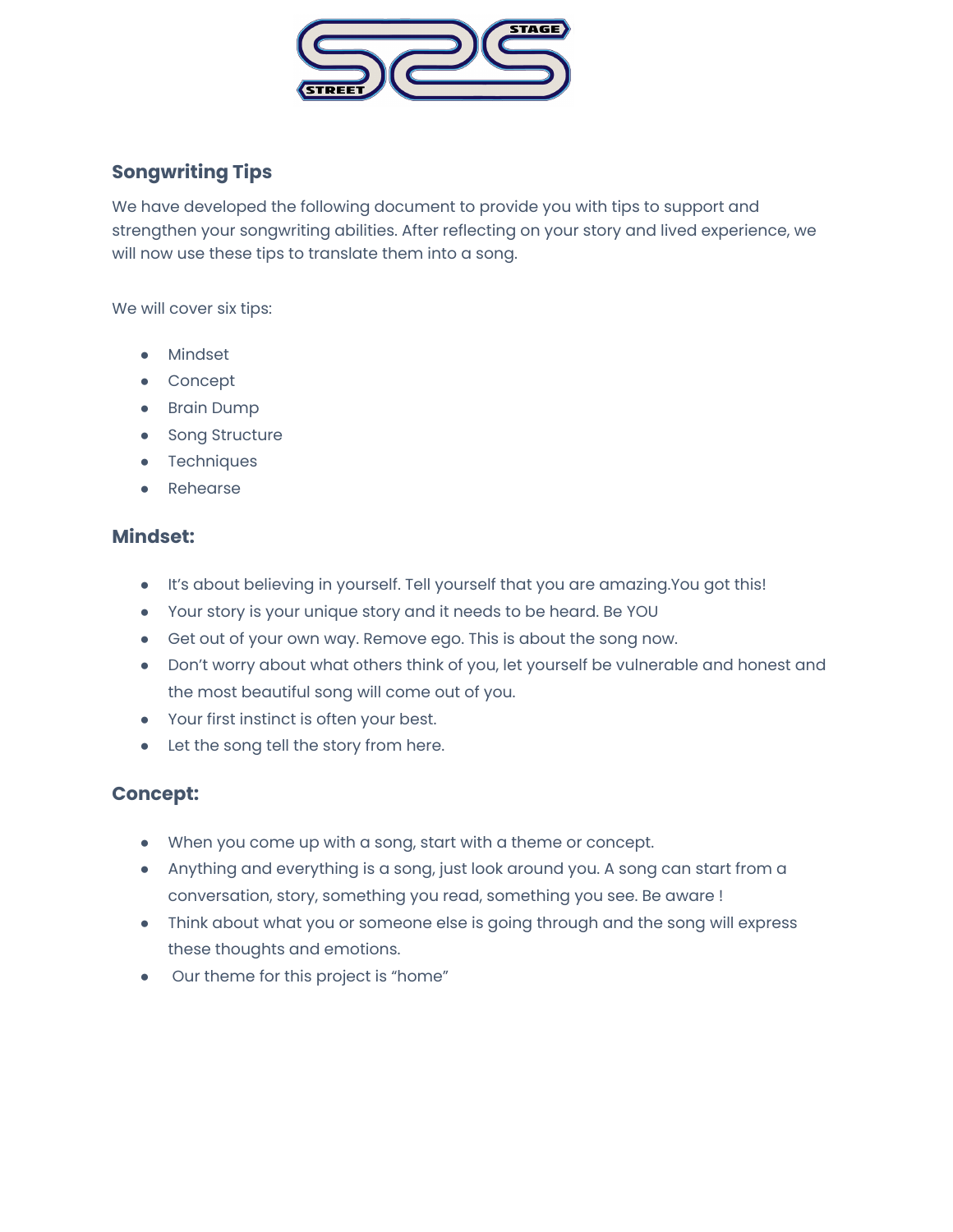

### **Brain Dump:**

- Start writing down all your ideas and thoughts relating to your theme.
- Use notes on your phone, a pen and paper, a voice recorder. Just get all of those thoughts and ideas out of your brain.
- If you are collaborating on a song, use a google doc that you can edit and refer to together.
- Get messy, No idea is a bad idea. Let your brains run wild. One word you write down could eventually become the title or hook.
- Just get everything out of your heart and mind. It's therapeutic to put it all out there.

#### **Song Structure:**

- The brain dumps are the ingredients to your song. The theme is the base and next we are going to add our toppings
- Make sure you are being direct with your story and message. Simplicity is key. Make lyrics conversational, relatable and understandable.
- There are no mistakes and you can always rewrite the song as many times as you like. So don't be afraid to write those words on the page.
- Songs have sections like an intro / Verse / PreChorus / Chorus / Bridge / Outro. The same way your story has a beginning, middle and end.
- The chorus is the repetitive mantra or hook for people to keep in their minds so they remember that song. The verses are the story to lead up to that chorus which is the message that you really want to convey.
- Now pull those words from your brain dump to form a story and song.

## **Techniques:**

- For rap we commonly use rhyming patterns. For example: A-G A is one rhyme like "Back" and B is the next rhyme like "Down"
- The next A will be "Crack" and B will be "Now" next we move to C and so on.
- Notice Down and Now are 'near rhymes' as opposed to 'hard rhymes' which still sound like a rhyme when performed.
- Try different rhyme Schemes: Try the 2+1+1 rule:
- First two lines the same / Third line changes / Fourth line changes again
- Then switch up the pattern, e.g. Try 1+2+1
- Use similes Similes are when you are comparing the subject to something else. E.g I'm like the sun or I'm as hot as a fire.